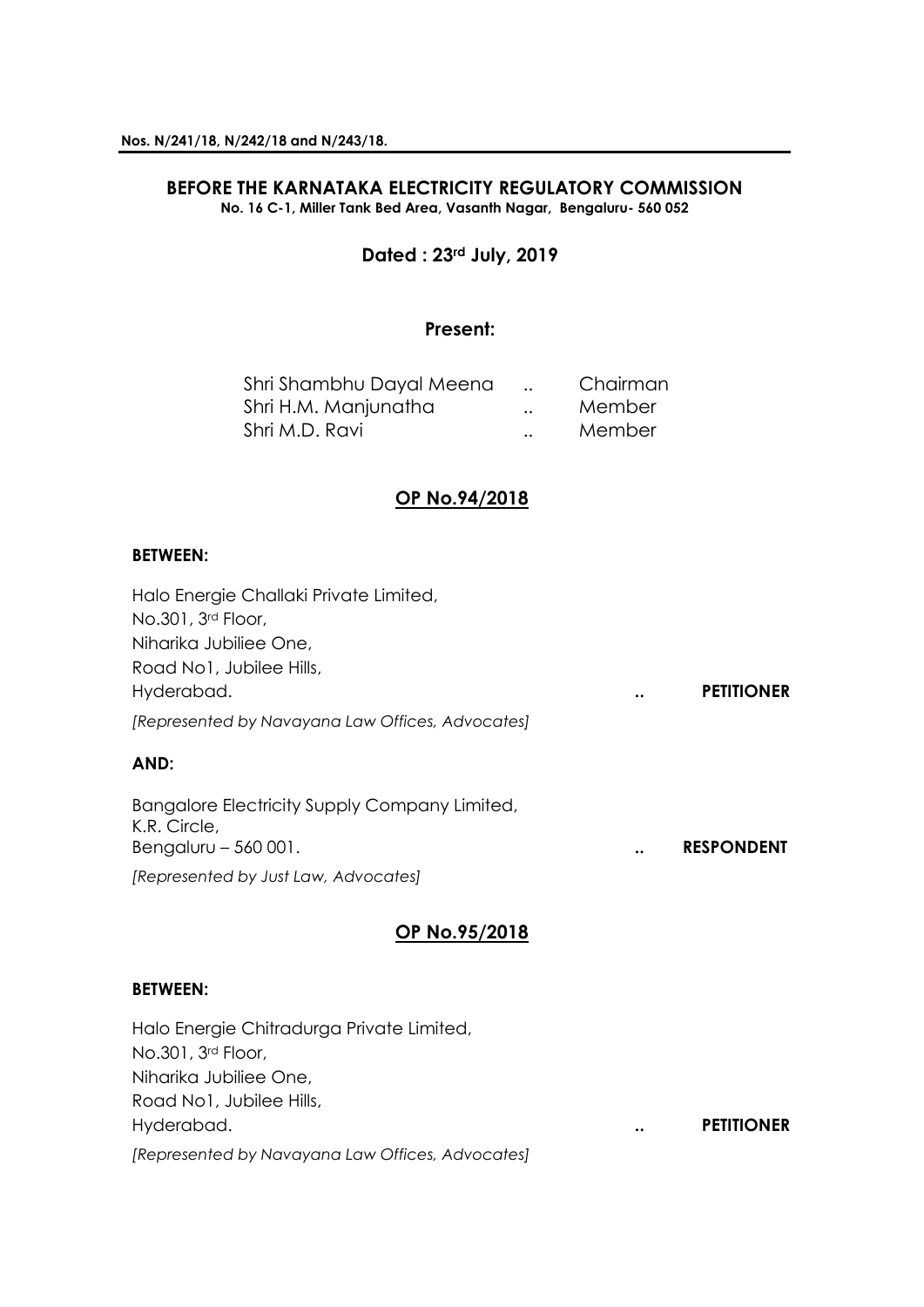## **AND:**

Bangalore Electricity Supply Company Limited, K.R. Circle, Bengaluru – 560 001. **a. 2010. ... RESPONDENT** *[Represented by Just Law, Advocates]*

## **OP No.96/2018**

**\_\_\_\_\_\_\_\_\_\_\_\_\_\_\_\_\_\_\_\_\_\_\_\_\_\_\_\_\_\_\_\_\_\_\_\_\_\_\_\_\_\_\_\_\_\_\_\_\_\_\_\_\_\_\_\_\_\_\_\_\_\_\_\_\_\_\_\_\_\_\_\_\_\_\_\_\_\_\_\_\_\_\_\_\_\_\_\_\_\_\_\_\_\_\_\_**

## **BETWEEN:**

| Halo Energie Chitranayaki Limited,               |           |                   |
|--------------------------------------------------|-----------|-------------------|
| H.No.6-3-1219/21,                                |           |                   |
| Street No.3, Sarada Mansion,                     |           |                   |
| Uma Nagar, Begumpet,                             |           |                   |
| Hyderabad.                                       | $\bullet$ | <b>PETITIONER</b> |
| [Represented by Navayana Law Offices, Advocates] |           |                   |
|                                                  |           |                   |

## **AND:**

| Bangalore Electricity Supply Company Limited, |                      |                   |
|-----------------------------------------------|----------------------|-------------------|
| K.R. Circle,                                  |                      |                   |
| Bengaluru $-560001$ .                         | $\ddot{\phantom{a}}$ | <b>RESPONDENT</b> |
| [Represented by Just Law, Advocates]          |                      |                   |

**- - - - - -**

# **COMMON ORDER**

- 1) The above Petitions are filed by the Petitioners against the common Respondent-Bangalore Electricity Supply Company Limited (BESCOM). As common questions of law and facts are involved in these three cases, this Common Order is being passed.
- 2) These three Petitions are filed under Section 86(1)(f) of the Electricity Act, 2003, praying, in substance: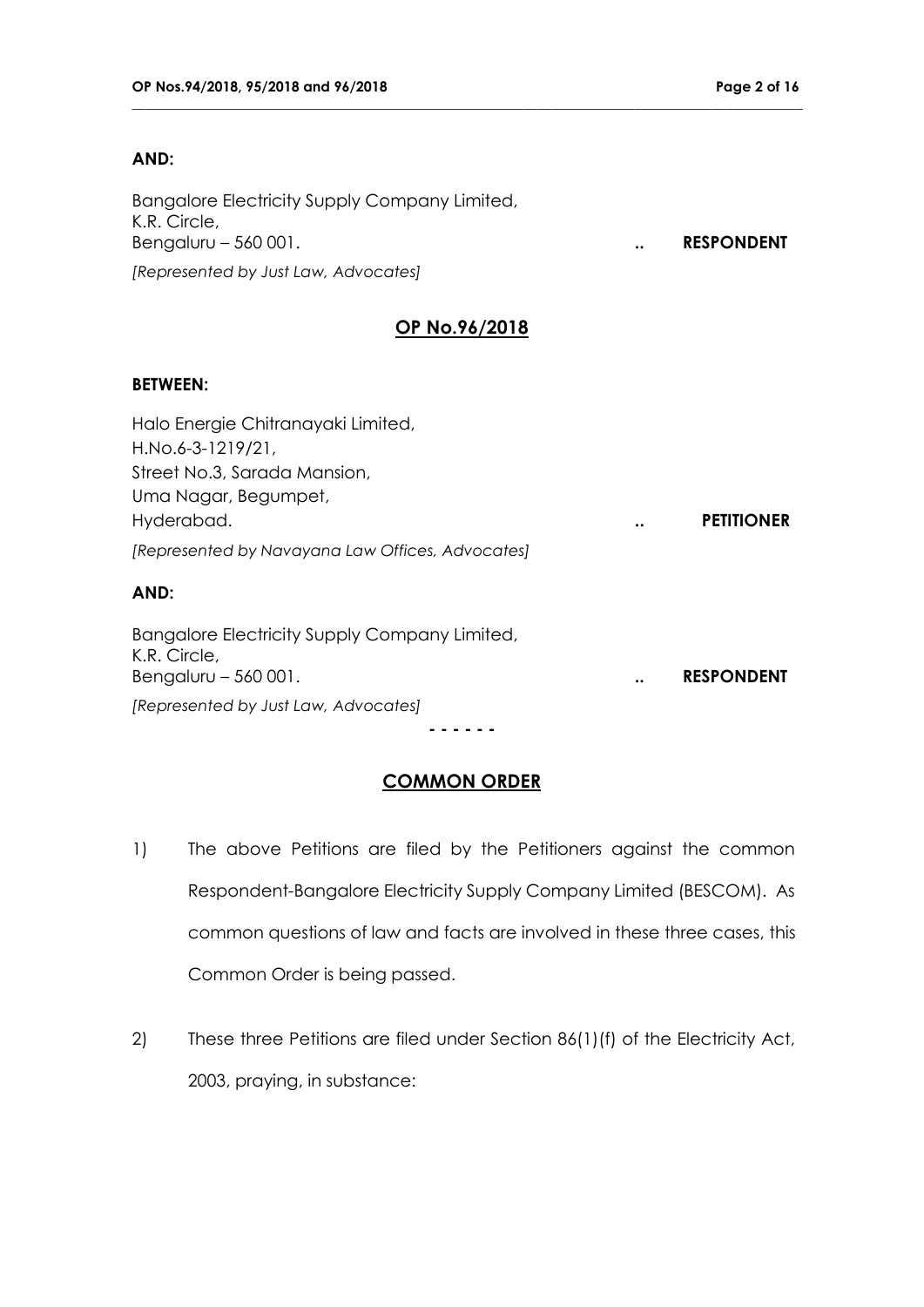(a) to direct the Respondent to make payment towards the excess generation of energy, over and above the ceiling limit, injected into the Grid, as specified in Article 3.5 of the Power Purchase Agreement (PPA) dated 02.07.2015, at the APPC rate, prevalent during the relevant Financial Year; and,

- (b) to pass such other and incidental orders, as may be deemed appropriate under the facts and circumstances of the case.
- 3) The quantum of energy generated, over and above the ceiling limit and injected into the Grid, by the end of the Financial Year, i.e., 31.03.2017, in these cases, are as follows:

| OP No.  | Units    |
|---------|----------|
| 94/2018 | 1,74,040 |
| 95/2018 | 1,42,500 |
| 96/2018 | 1,57,530 |

- 4) In all these Petitions, the documents produced by the Petitioners are similar and they are marked with the same Annexure numbers. The contents of these documents are also similar.
- 5) The material facts, required for disposal of these Petitions, may be stated as follows:
- (a) For the sake of convenience, we may note the facts stated in OP No.94/2018.
- (b) The Petitioner is a Generating Company, which owns and operates a Solar Power Project of 2 MW capacity in Chitradurga District. One Shri T. Lakshmana Reddy [Solar Power Developer (SPD)], who was selected for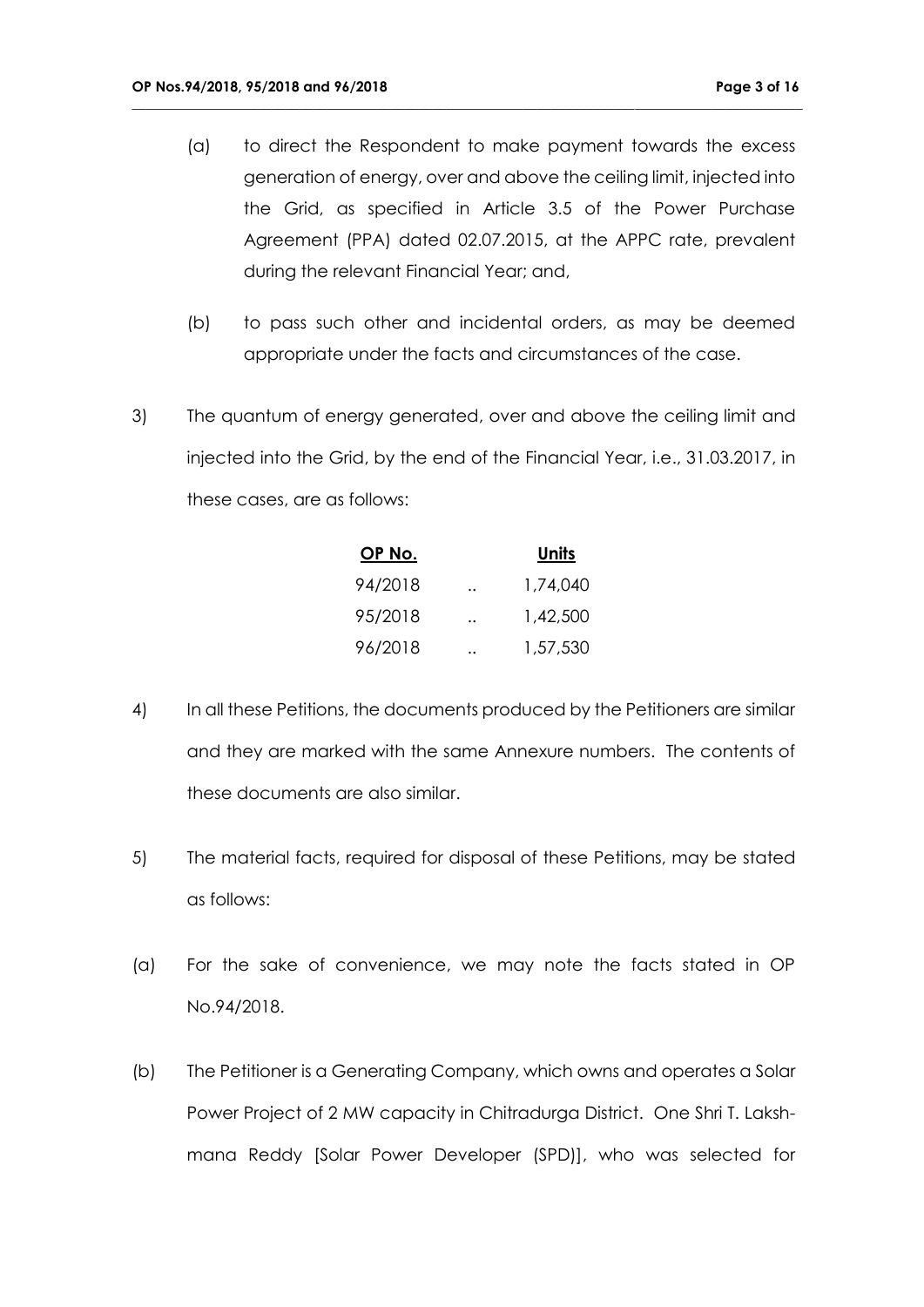development of a 2 MW Solar Power Project, had executed a PPA dated 02.07.2015 (ANNEXURE-P1) with the Respondent, agreeing to supply the Solar power, as per the terms and conditions stated therein. The Petitioner-Company was formed as a Special Purpose Vehicle (SPV), by the SPD, in terms of Article 12.11 of the PPA. Accordingly, the rights and liabilities of the SPD were assigned to the SPV. Thereafter, a Supplemental PPA (SPPA) dated 09.12.2016 was executed between the parties concerned, incorporating the creation of the SPV and the assignment of the rights and liabilities under the PPA to the SPV. The Solar Power Project of the Petitioner was commissioned on 26.12.2016 and thereafter, the power was being injected into the Grid.

- (c) The relevant portion of Article 3.5 of the PPA reds thus:
	- *"3.5 Maximum generation: The SPD is allowed maximum CUF of 19% (1.664 MU/MW/annum) in case of fixed axis without tracking and up to 24% (2.10 MU/MW/annum) with tracking. Excess energy pumped into the grid will be treated by BESCOM as inadvertent. …"*
- (d) At the end of the Financial Year, i.e., 31.03.2017, the quantum of excess generation of energy, over and above the ceiling limit, injected into the Grid, was 1,74,040 units. As already noted, the quantum of excess generation in the other two cases, at the end of the Financial Year, i.e., 31.03.2017, was 1,42,500 units and 1,57,530 units, respectively. The Respondent did not pay any amount towards the quantum of excess generation, as noted above, out of the Invoices raised for the energy injected into the Grid, for the month of March, 2017. In the Petition, the Petitioner has claimed for the quantum of excess energy injected into the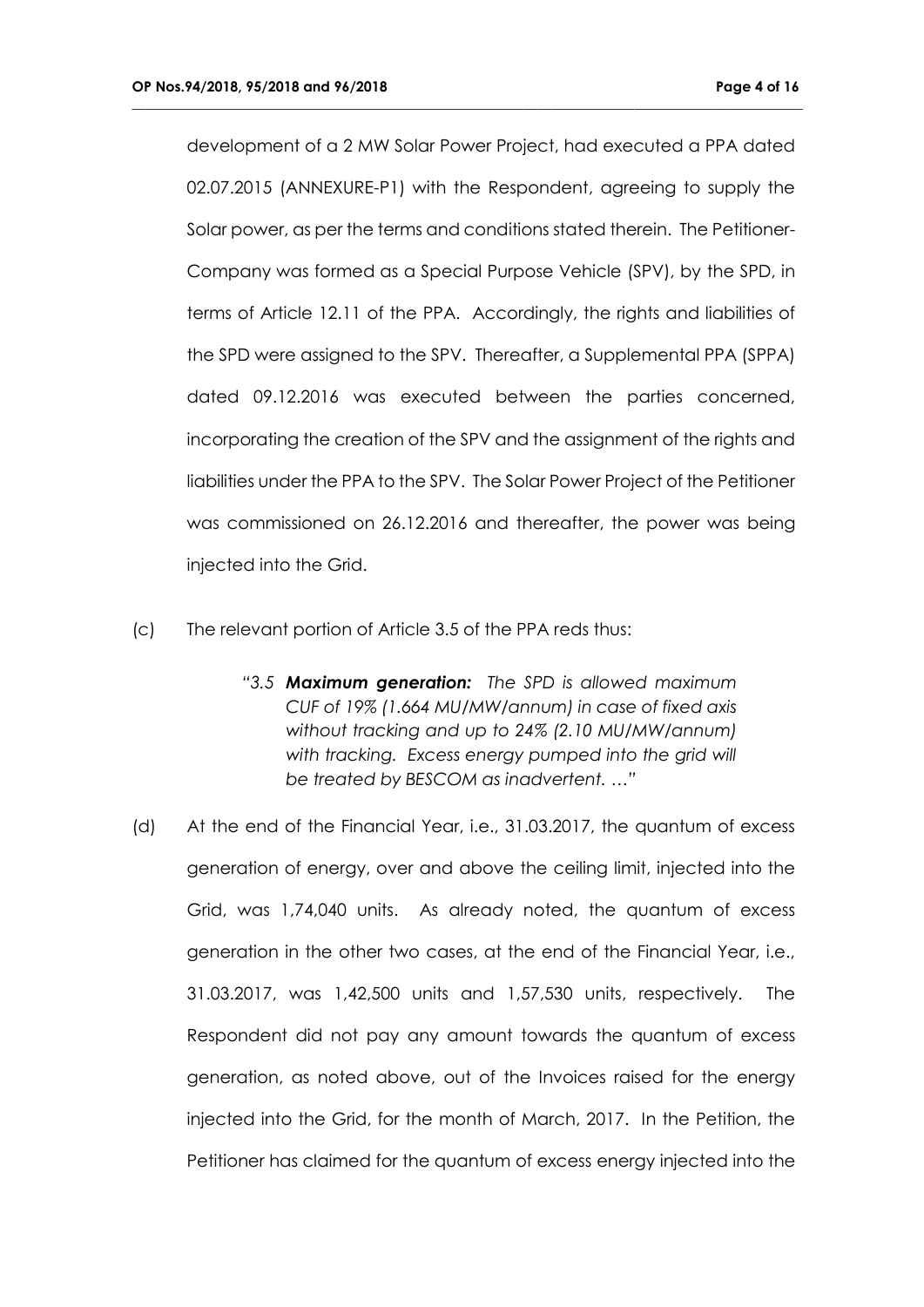Grid, at the prevailing APPC rate, for the relevant Financial Year, but not at the rate of Rs.8.40 per unit, as provided in the PPA, for supply of energy.

- (e) The main ground urged by the Petitioner is that, it should be compensated for the quantum of excess energy injected into the Grid, at the APPC rate, on the principles adopted in OP No.78/2016, decided on 02.02.2017 by this Commission.
- 6) After issuance of Notice, the Respondent appeared through its counsel and filed the Statement of Objections, which may be stated as follows:
- (a) As per Article 3.5 of the PPA, the maximum generation allowed for a year is 1.664 MU/MW/annum at 19% CUF for fixed axis. This clause also specifies that the excess energy injected will be treated as 'inadvertent'. During the period from 26.12.2016 to 31.03.2017, the Petitioner has injected 1,74,040 units of excess energy and hence, Rs.14,61,936/- has not been admitted. The Respondent has informed that, it is not liable to pay for the excess energy, vide letter dated 16.05.2017.
- (b) The PPA has been executed by parties, willingly and the Petitioner was well aware of the terms of the PPA, which capped the energy to be purchased by the Respondent. It is a settled law that, Courts have to give effect to the intention of the parties. The said clause indicates that, it was never the intention of the parties to inject / purchase any energy, in excess of 1.664 MU/MW/annum. Hence, the contention of the Petitioner that, it is entitled for payment for additional energy, is untenable.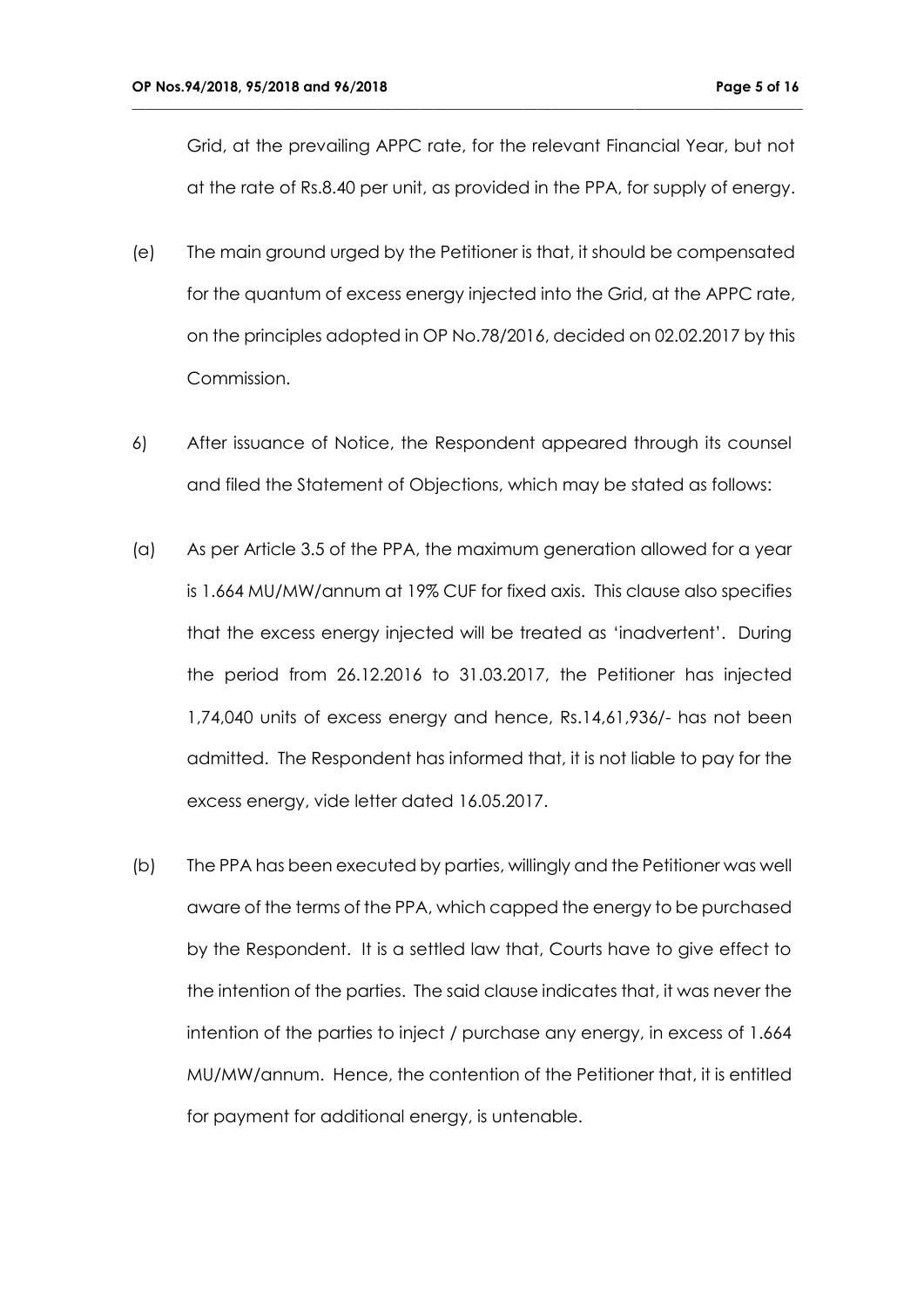(c) The Respondent, a public utility, is barred in law from purchasing power, in the absence of any contract. Admittedly, the contract pertains to purchase of a maximum of 1.664 MU of energy. Hence, the claim for a direction for payment of energy, which is not contemplated in the PPA, is unsustainable.

- (d) The Respondent is not in need of the additional Solar energy, injected by the Petitioner. The question of executing a SPPA would only arise, when there is *'consensus ad idem'* between the parties. In the present case, the Respondent is not desirous of purchasing the additional energy, injected by the Petitioner. The question of directing the parties to execute an Agreement, when one party is unwilling, would not arise.
- (e) In OP No.78/2016, the Respondent had offered to purchase the additional energy at the APPC, but in this case, does not want the additional energy, as it is surplus in Solar energy. Considering the willingness of the Respondent, the Order was passed in OP No.78/2016. The Commission can only fix tariff for purchase of energy, if the parties agree. The Commission had passed the Order in OP No.138/2017 on 29.11.2018, holding that, the Commission can fix tariff for any power supplied beyond the quantum mentioned in the PPA, only if the parties agree to buy / sell such excess power. Further, the Petitioner had not sought permission to inject the excess energy. Hence, the claim for payment is untenable.
- (f) The respondent has prayed for dismissal of the Petition.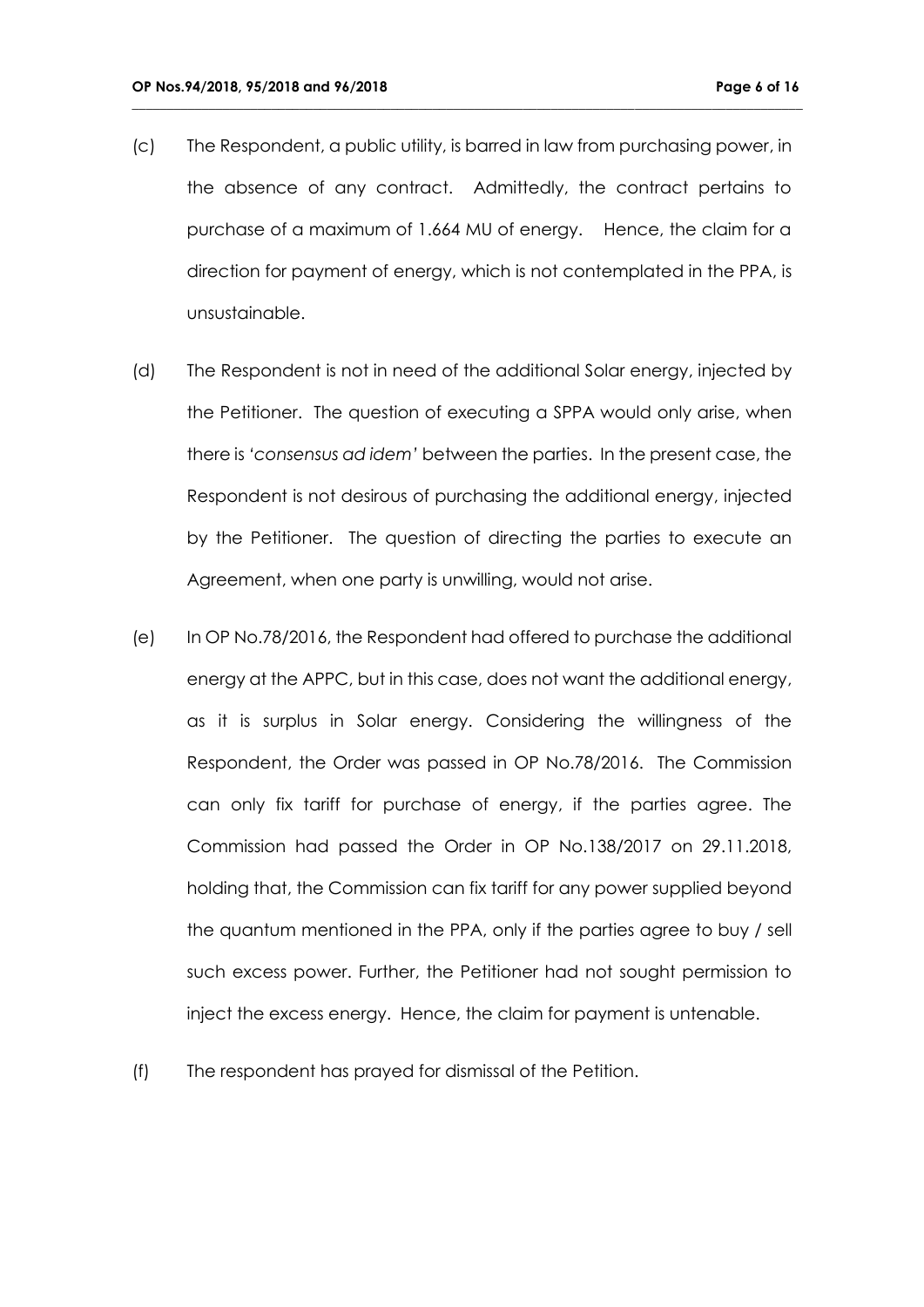- 7) The Petitioner has filed the Rejoinder, as follows:
- (a) The Respondent has not produced any Board Resolution or authorization to support the authority of Mr. M. Shivaprakash, to sign the verifying the Affidavit, attached to the Statement of Objections filed by the Respondent. The said person is not authorized to depose in the case and file the Statement of Objections. On this ground alone, the Statement of Objections is liable to be rejected and the defence of the Respondent is liable to be struck down.

- (b) As per the applicable Regulations of the Commission, the Statement of Objections has to be filed within 21 days from the date of filing of the Petition. Admittedly, the Petition was filed on 15.11.2018 and no Statement of Objections was filed within the statutorily stipulated time line. Hence, the Respondent has no authority to file the present Statement of Objections. Therefore, the same may be rejected.
- (c) The PPA provides that, the energy supplied beyond the stipulated CUF of 19% will be treated by the BESCOM as 'inadvertent'. The legal and the dictionary meaning of the term 'inadvertent' is unintentional, but it does not mean that, there is no commercial value for the energy supplied and this is not even the Respondent's case. Incorporation of the term 'inadvertent' in the PPA is itself an evidence, that the parties contemplated and left open the possibility of energy being supplied beyond the CUF. The Respondent in O.P.No.78/2016 has agreed to buy the energy supplied, above the stipulated CUF, at the APPC rates. Hence, the Petitioner is entitled to its claim under the present Petition. Further, the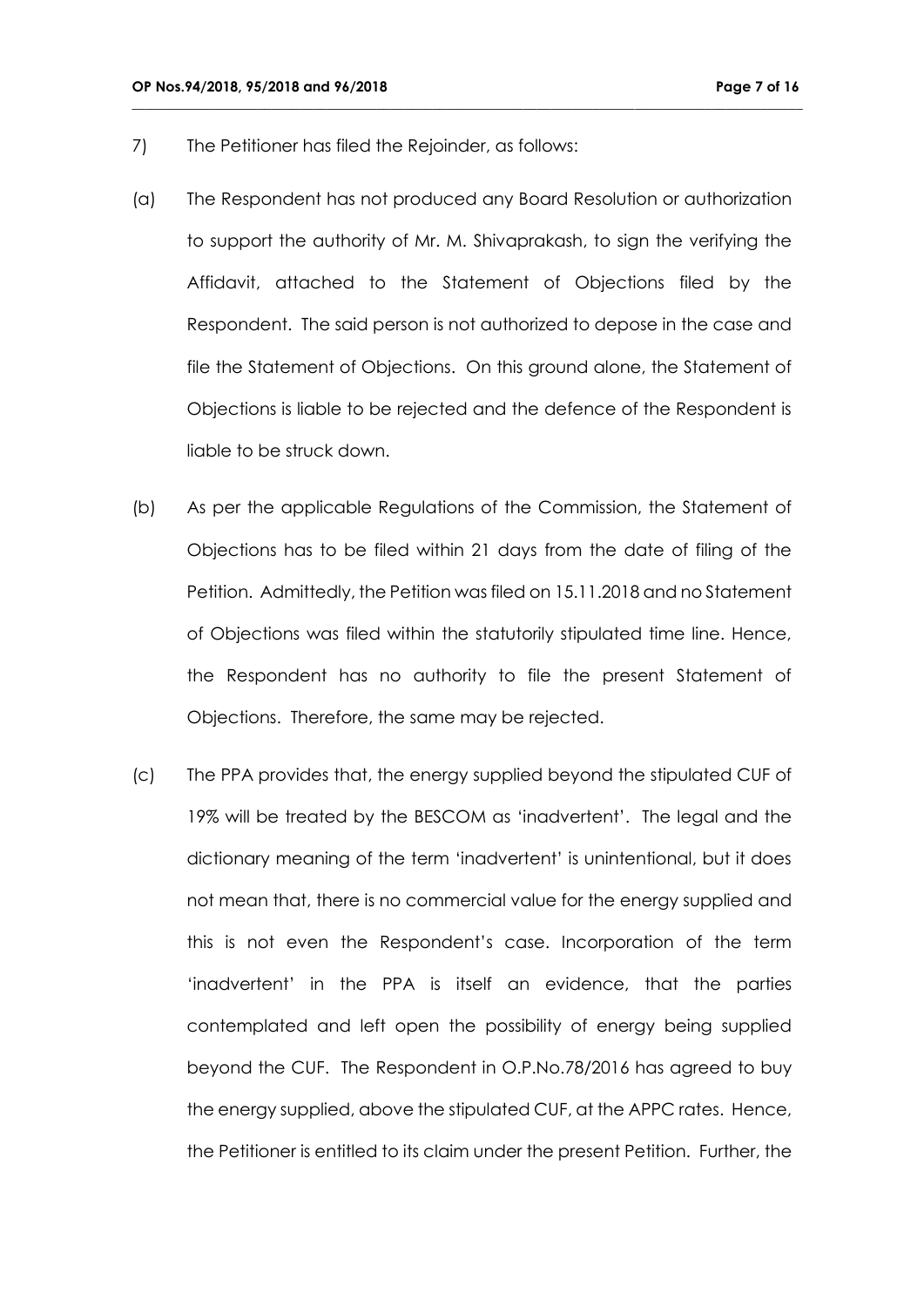PPA does not indicate the intention of the parties, not to purchase the excess energy. If that was so, it would have been clearly spelt out in the PPA. The conscious use of the term 'inadvertent' goes to show that, the energy delivered beyond the CUF, at worst, is not eligible for PPA rates. The term 'Delivered Energy' is defined to mean, the electricity actually fed and measured at the Delivery Point in a Billing Period. This means that, during a Billing Period, the Respondent is liable to purchase the entire Delivered Energy and not discriminate the same as 'advertent' or 'inadvertent'.

**\_\_\_\_\_\_\_\_\_\_\_\_\_\_\_\_\_\_\_\_\_\_\_\_\_\_\_\_\_\_\_\_\_\_\_\_\_\_\_\_\_\_\_\_\_\_\_\_\_\_\_\_\_\_\_\_\_\_\_\_\_\_\_\_\_\_\_\_\_\_\_\_\_\_\_\_\_\_\_\_\_\_\_\_\_\_\_\_\_\_\_\_\_\_\_\_**

(d) The Respondent is a Public Utility. Hence, it cannot discriminate between the two similarly situated Projects. When the Respondent can volunteer to purchase the excess energy from a Solar Project in O.P.No.78/2016, it cannot refuse to buy the same from the Petitioner. There was an initial refusal to purchase the excess energy in OP No.78/2016. However, in OP No.78/2016, the Respondent pleaded, in its Statement of Objections, that it is prepared to buy the energy at APPC rates. Hence, the refusal to treat this Petitioner, at par, is nothing but a hostile discrimination. The Respondent is inconsistent with its conduct and response. In one breath, it says that PPA does not stipulate purchase of excess energy at APPC rates and in the same breath, it says it is not in need of additional Solar energy, injected by the Petitioner. The so-called 'excess energy' is 'Delivered Energy' under the PPA. Hence, the Respondent cannot contend that, it is not in need of it.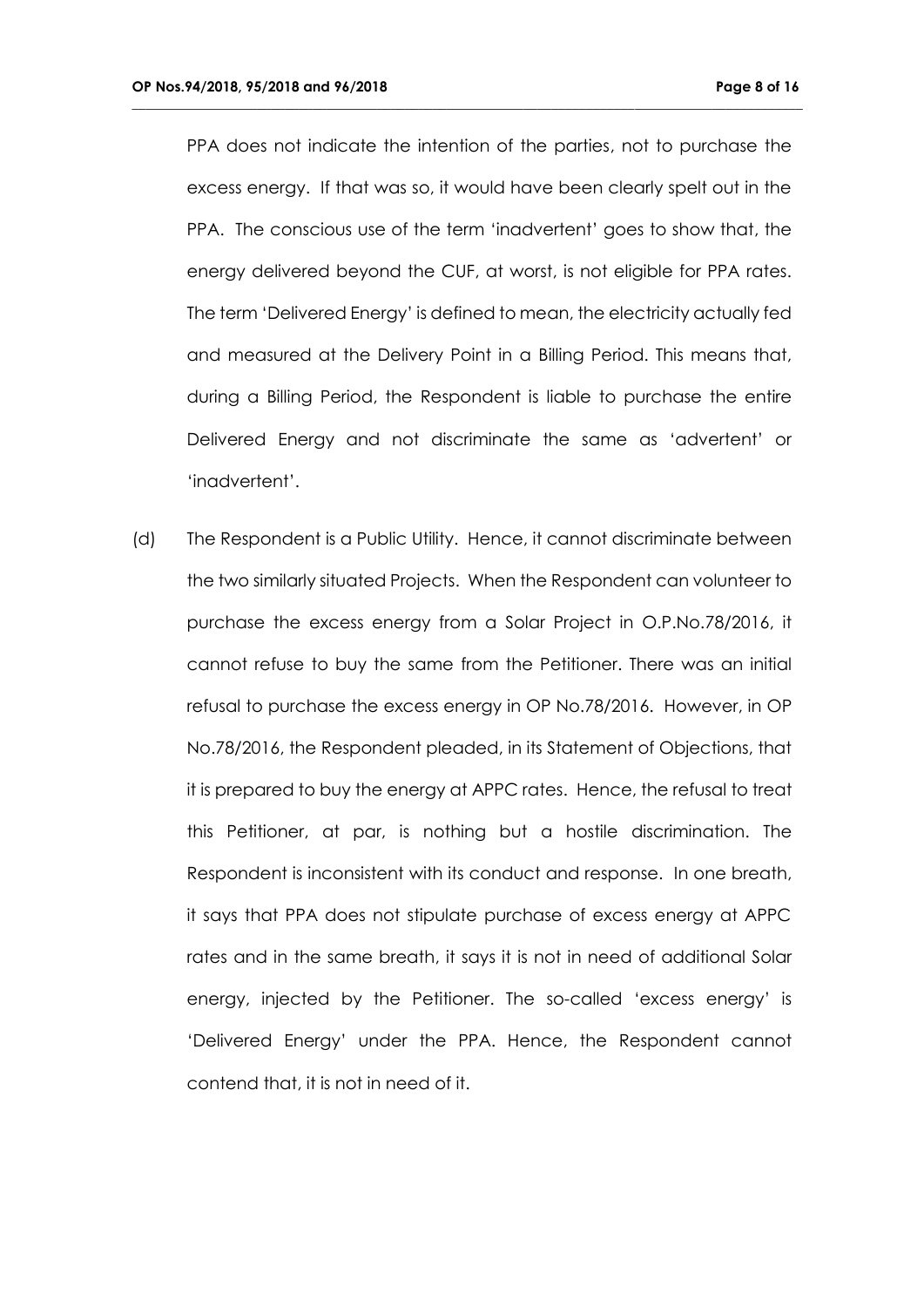(e) The facts in issue and the questions of law in OP No.78/2016 and the present case are identical. As in the present case, in O.P.No.78/2016, too, the Petitioner therein had not sought for the prior approval before injection. The PPA does not contemplate any prior approval, because under the PPA the Respondent has agreed to allow the Petitioner to operate the Project as a 'must run' Generating Station, subject to constraints. When the 'must run' status is granted, it is the duty of the Respondent to off-take all electricity generated and pay for the same. The Petitioner does not insist on the tariff, agreed to under the PPA, for the excess energy, but is seeking parity with other Projects, which have been paid the APPC.

- (f) As per Section 70 of the Contract Act, 1872, there cannot be free receipt of energy in a commercial contract. The energy delivered by the Petitioner has been consumed by the Respondent, in the same way as the energy generated by the Petitioner in O.P No.78/2016. When the energy supplied by the Petitioner has been sold by the Respondent to its consumers and revenue has been realized, it has to pay to the Petitioner at least at the APPC rate.
- 8) The facts in the other two connected Petitions are also similar, except to the extent, as noted above. The Petitioners in the other two cases have adopted the Rejoinder filed in OP No.94/2018.
- 9) We have heard the learned counsel for both parties and perused the records. The learned counsel for the Petitioner has relied on the Order of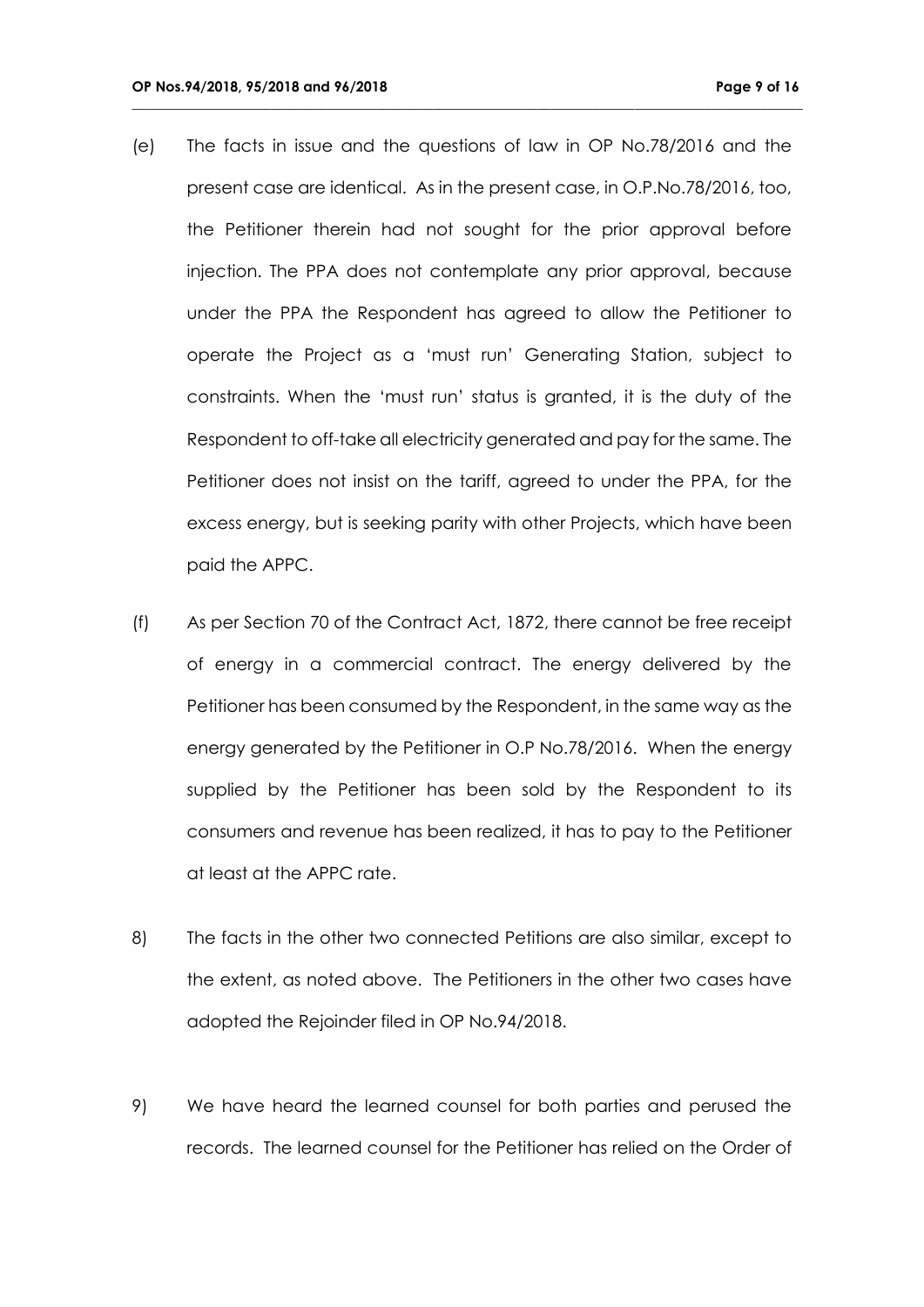this Commission dated 02.02.2017 in OP No.78/2016, while the learned counsel for the Respondent has relied on the Order dated 29.11.2018 in OP No.138/2017.

- 10) The following Issues would arise, for our consideration:
	- (1) Whether the preliminary objections, raised by the Petitioners in the Rejoinder, are maintainable?
	- (2) Whether the Petitioners are entitled to any price / compensation for the quantum of excess generation of energy, over and above the ceiling limit, injected into the Grid, for the Financial Year ending 31.03.2017?
	- (3) If Issue No.(2) above is held in the affirmative, at what rate?
	- (4) What Order?
- 11) After considering the submissions made by the learned counsel for the parties and the pleadings and other material placed on record, our findings on the above issues are, as follows:
- 12) **ISSUE No.(1):** *Whether the preliminary objections, raised by the Petitioners in the Rejoinder, are maintainable?*
- a) The Petitioners have raised preliminary objections in the Rejoinder, stating that:
	- (i) one Shri Shivaprakash, who has signed the Verifying Affidavit attached to the Objections filed by the Respondent, was not the authorized person, to depose in the cases on behalf of the Respondent and that no Board resolution or authorization, authorizing the said person to sign the Verifying Affidavit on behalf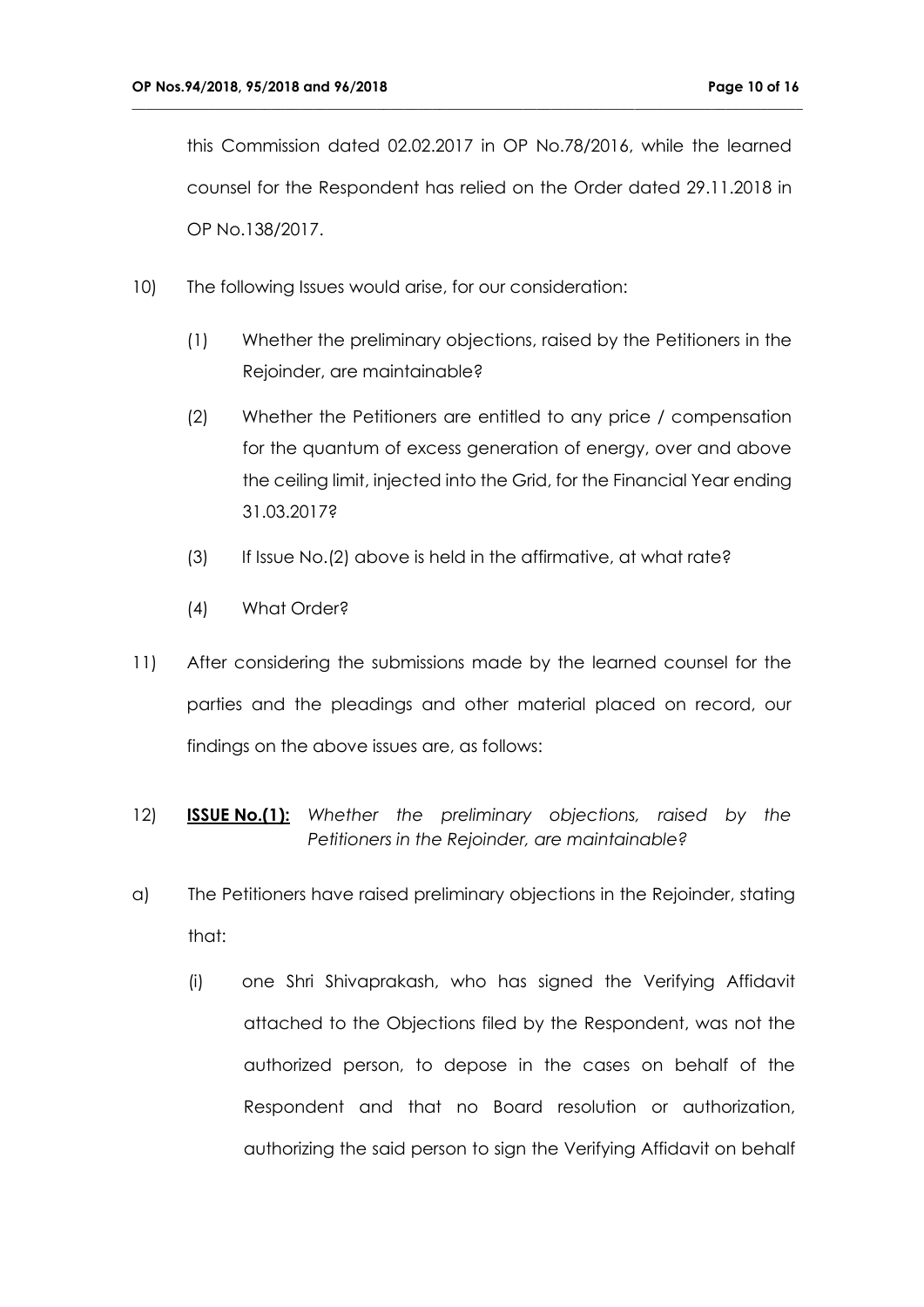of the Respondent, was filed and, therefore, the Statement of Objections was liable to be rejected; and,

(ii) the Statement of Objections filed, was not within 21 days from the date of filing of the Petitions, as required in the applicable Regulations of this Commission for filing the Statement of Objections.

- (b) These preliminary objections were not raised, before the cases were taken up for final hearing. All such preliminary objections are to be raised prior to the final hearing. Even otherwise, the Officer, who has filed the verifying Affidavit, being an In-charge General Manager, Power Purchase Section of the Respondent, could be considered to be a Competent Officer to swear to the Affidavit on behalf of the Respondent, even in the absence of a Board resolution or specific authorization to depose in the cases. The Statement of Objections filed by the Respondent was received by this Commission, which amounted to condoning the delay in filing the said objections. Therefore, we reject the above preliminary objections raised by the Petitioners.
- 13) **ISSUE No.(2):** *Whether the Petitioners are entitled to any price / compensation for the quantum of excess generation of energy, over and above the ceiling limit, injected into the Grid, for the Financial Year ending 31.03.2017?*
- (a) The learned counsel for the Petitioners does not dispute the restriction imposed against the SPD, to inject the excess energy beyond the maximum allowable generation and to claim tariff at the rate of Rs.8.40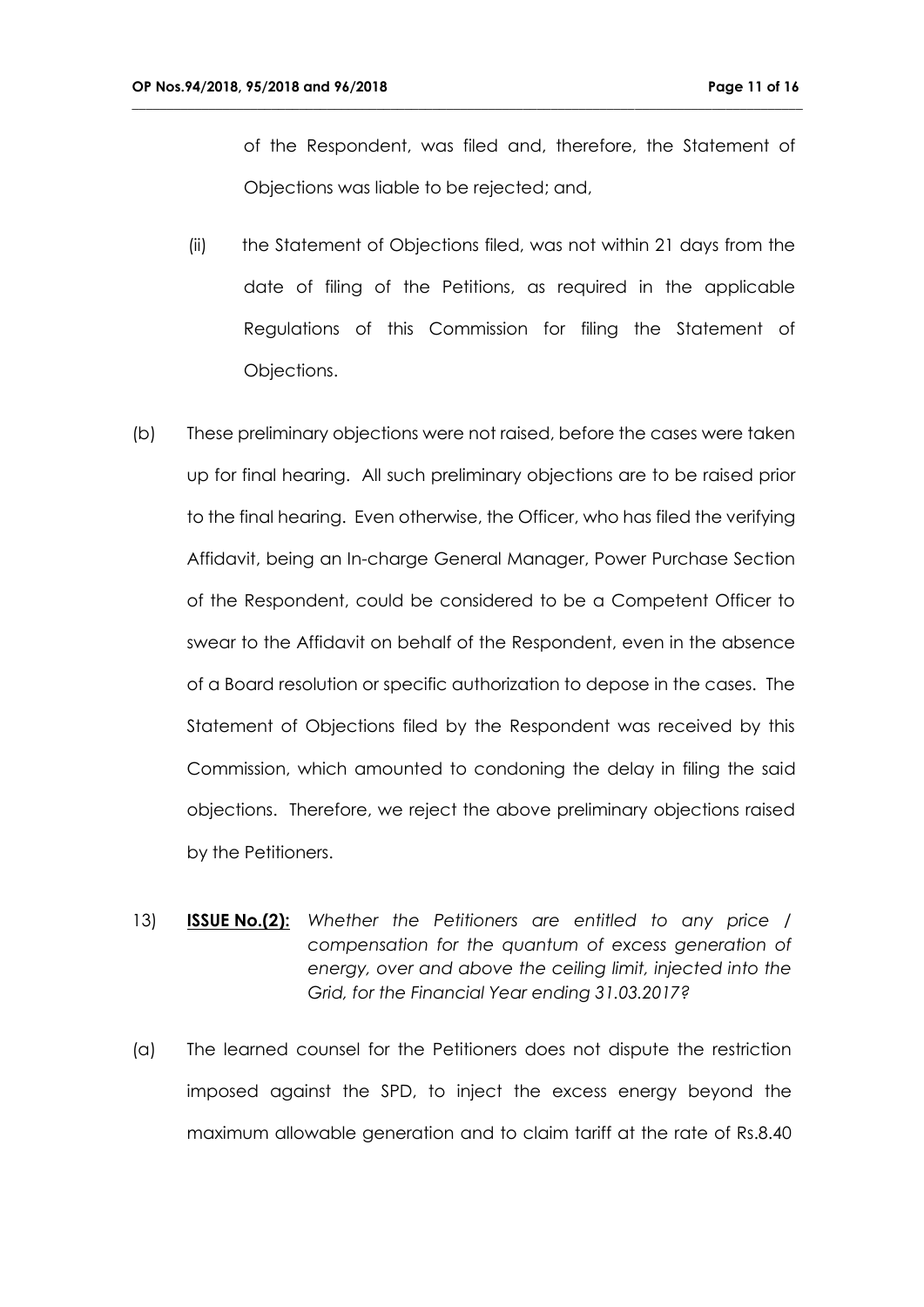per unit for the excess energy, so injected. It is admitted that, the Solar Panels fixed are without tracking, therefore, the maximum CUF allowed was 19% (1.664 MU/MW/annum). It is also not in dispute that, the quantum of the excess energy, as noted above, has been injected into the Grid. The learned counsel for the Petitioner submitted that, the excess energy injected into the Grid is to be treated as 'inadvertent' injection and there is no specific bar in the PPA to pay some amount for such energy, though not at the tariff agreed to in the PPA. In support of such contention, the following points are urged:

- (i) that, the Respondent is under an obligation under Article 4.2(a) of the PPA to allow the SPD to operate the Project as a 'must run' Generating Station, subject to system constraints. Further that, none of the Articles in the PPA would specifically bar payment of any amount for the 'inadvertent' injection of energy;
- (ii) that, the Respondent had volunteered to purchase energy from the Solar Power Project in OP No.78/2016, decided by this Commission, therefore, on parity, the Respondent is bound to compensate the Petitioner for the quantum of 'inadvertent' injection of energy; and,
- (iii) that, on the principles of Section 70 of the Indian Contract Act, 1872, the Petitioner is entitled to claim compensation from the Respondent for the quantum of 'inadvertent' injection of energy.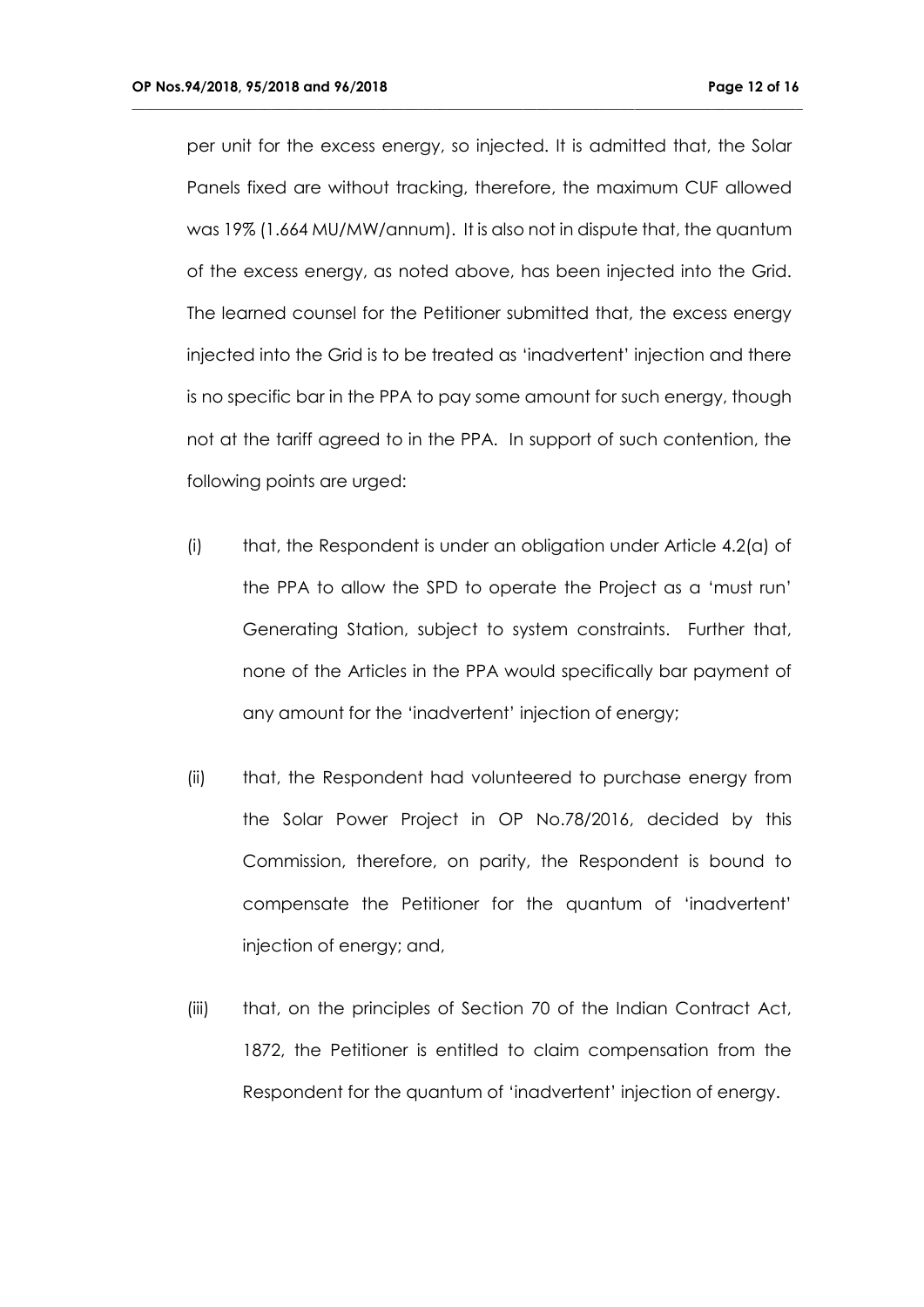(b) The learned counsel for the Respondent has refuted all the above points urged by the learned counsel for the Petitioners.

**\_\_\_\_\_\_\_\_\_\_\_\_\_\_\_\_\_\_\_\_\_\_\_\_\_\_\_\_\_\_\_\_\_\_\_\_\_\_\_\_\_\_\_\_\_\_\_\_\_\_\_\_\_\_\_\_\_\_\_\_\_\_\_\_\_\_\_\_\_\_\_\_\_\_\_\_\_\_\_\_\_\_\_\_\_\_\_\_\_\_\_\_\_\_\_\_**

- (c) After considering the material on record, our findings on the above points are as follows:
	- (i) *Regarding Point No,(i):*

Article 4.2(b) of the PPA states that, subject to system constraints, the Respondent is obliged to off-take and purchase electricity generated by the SPD at the 'Delivery Point', as per Article 3.5 of the PPA. This would clearly show that, the Respondent is not under an obligation to purchase the power, in excess of the maximum generation allowed. Therefore, a 'must run' status, given to the SPD, should be restricted to the maximum generation allowed under Article 3.5 of the PPA. Therefore, the 'must run' status provided does not authorize the SPD to inject energy in excess of the allowable maximum generation.

Article 5.1 of the PPA provides that, the SPD shall be entitled to receive the tariff of Rs.8.40 per unit, in respect of the Solar Power Project, in terms of this Agreement. Therefore, when the other terms indicate restriction for injection of energy beyond the allowable maximum generation, there cannot be a claim by the SPD for the 'inadvertent' injection.

'Inadvertent' injection of power means, the injection of power without any authority under law. Therefore, it cannot be inferred that, the injection of 'inadvertent' energy should be compensated, suitably. Therefore, we answer Point No.(i) against the Petitioners.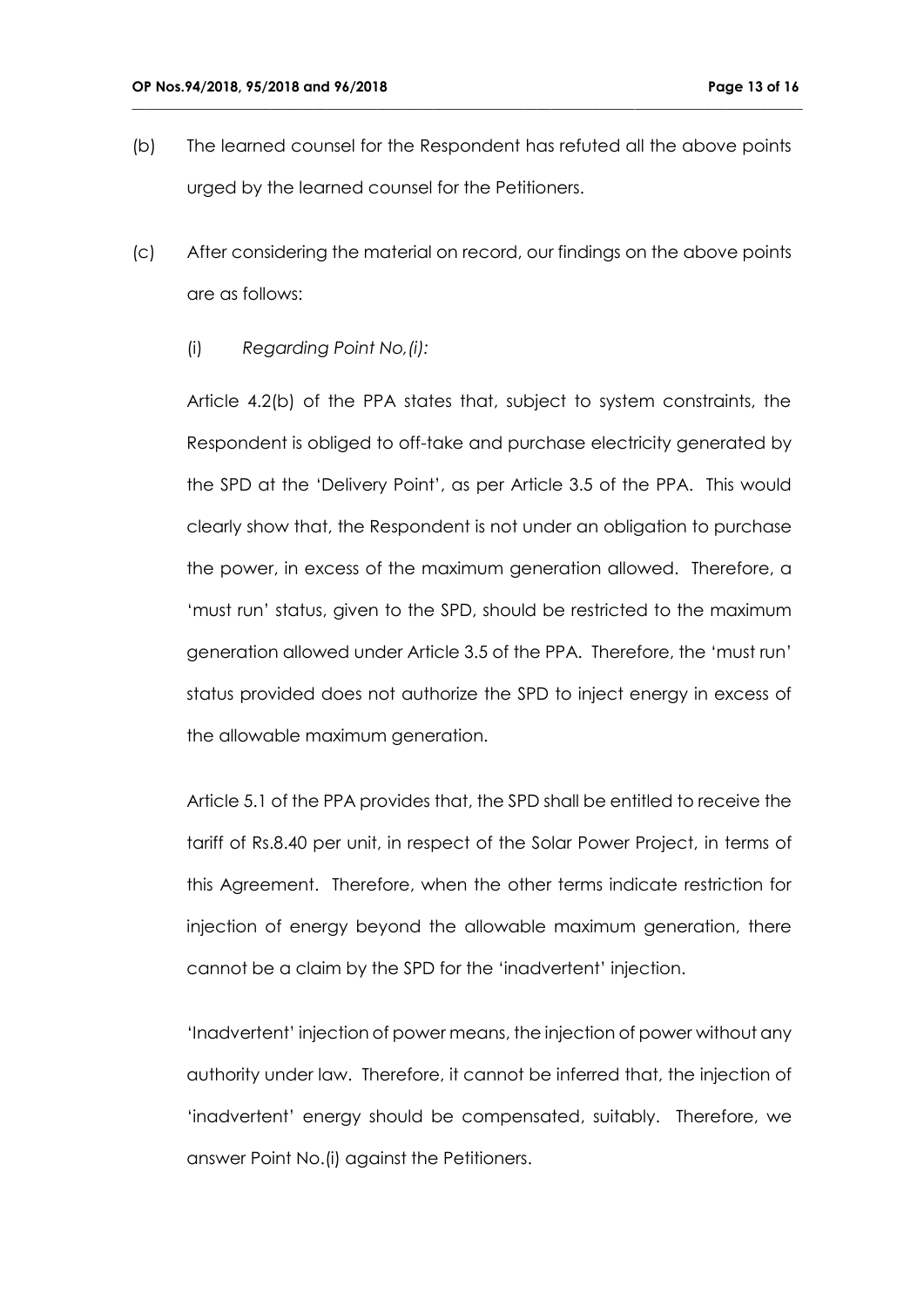#### (ii) *Regarding Point No.(ii):*

The facts and the terms of the PPA in OP No.78/2016 are not comparable with the facts and the terms of the PPA in the present cases. In the PPA concerned in OP No.78/2016, an option was provided to the Purchaser, to purchase the energy in excess of the maximum ceiling limit. In that case, the Purchaser had expressed its willingness to purchase the excess energy, but at a lower tariff than the one fixed in the PPA. In view of those facts, this Commission had allowed certain tariff for the energy injected beyond the maximum permissible limit. The Respondent has relied upon the decision rendered by this Commission in OP No.138/2017, wherein the Purchaser refused to purchase the excess energy beyond the allowable maximum generation. Therefore, in that case, this Commission disallowed the claim for compensation for the excess energy injected. Hence, on parity, the Petitioners in the present cases cannot claim any compensation from the Respondent. Therefore, we answer Point No.(ii) against the Petitioners.

**\_\_\_\_\_\_\_\_\_\_\_\_\_\_\_\_\_\_\_\_\_\_\_\_\_\_\_\_\_\_\_\_\_\_\_\_\_\_\_\_\_\_\_\_\_\_\_\_\_\_\_\_\_\_\_\_\_\_\_\_\_\_\_\_\_\_\_\_\_\_\_\_\_\_\_\_\_\_\_\_\_\_\_\_\_\_\_\_\_\_\_\_\_\_\_\_**

#### (iii) *Regarding Point No.(iii) :*

This Commission has examined the applicability of the principles stated in Section 70 of the Indian Contract Act, for the 'inadvertent' injection of power into the Grid, in OP No.32/2014, in the case of *Lalpur Wind Energy Private Limited –Vs- KPTCL and others*, decided by this Commission on 26.11.2015, and has held in that case that, no compensation could be allowed for the 'inadvertent' injection of power into the Grid, on the basis of Section 70 of the Indian Contract Act. We are of the considered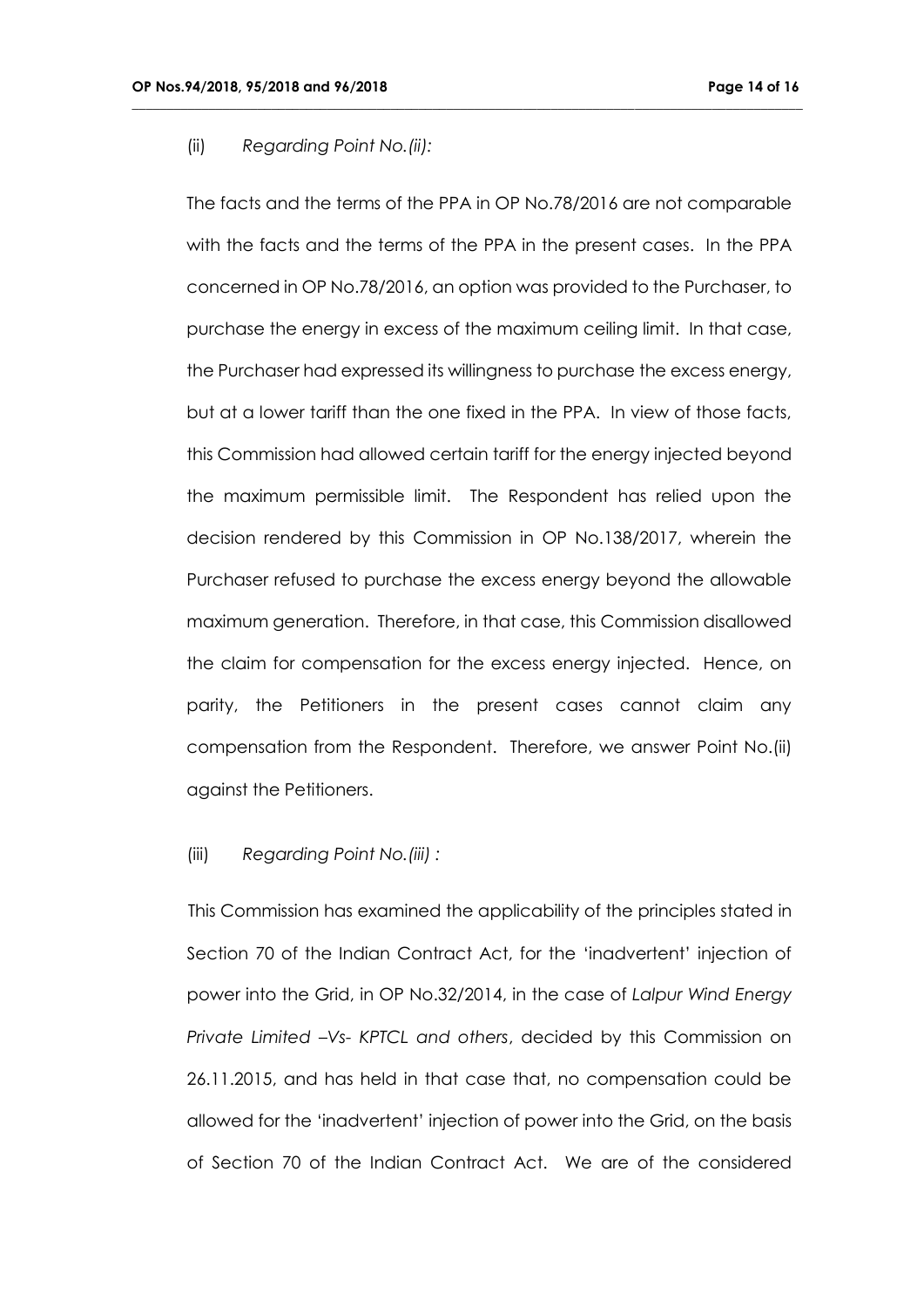opinion that, there is no reason for this Commission to differ from the view taken by this Commission in the said case. Therefore, we answer Point No.(iii) against the Petitioners.

- (d) The PPA in question provided a tariff of Rs.8.40 per unit for the Delivered Energy. It was a known fact, at that point of time, that the Capital Cost for the Solar Power Projects was being reduced, considerably, from time to time. Therefore, it was intended to restrict the unauthorized addition to the capacity of the Project, at the Project site. The Distribution Licensee would plan the purchase of energy, considering the requirement of energy in its area of distribution. Therefore, purchase of any excess energy, over and above the agreed quantum, would affect its planning and finance. Therefore, it is usual that the PPA contains a term regarding the allowable maximum generation of energy, that could be injected into the Grid. The generator should take precaution to divert the excess energy generated, if any, to a third party sale. If the generator fails to take such a step, it cannot claim compensation from the Purchaser.
- (e) For the above reasons, we answer Issue No.(2), in the negative.
- 14) **ISSUE No.(3):** *If Issue No.(2) above is held in the affirmative, at what rate?*
- (a) As we have answered Issue No.(2), in the negative, Issue No.(3) does not survive for consideration.